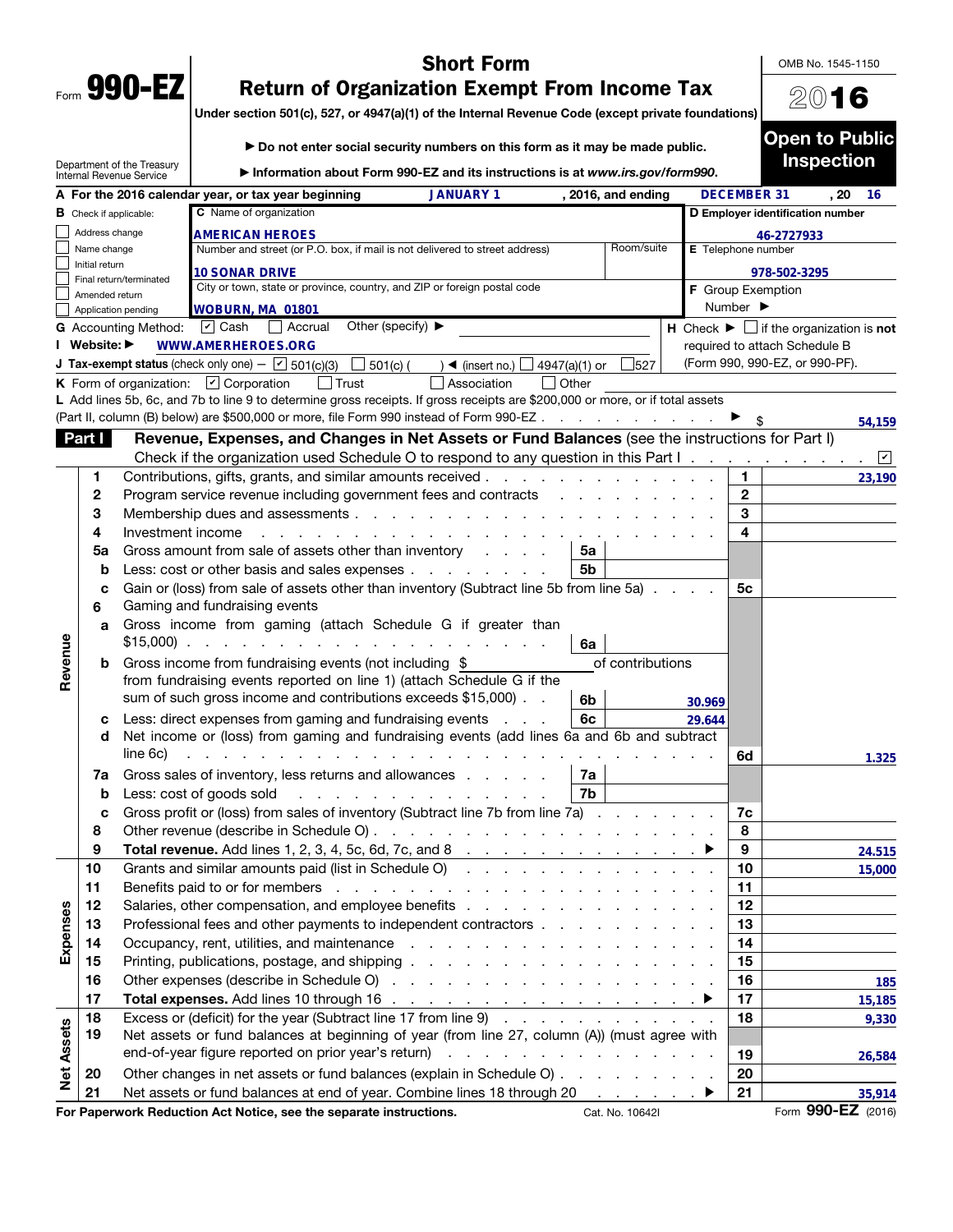|                | Form 990-EZ (2016)                                                                                                                                                                                                                                                                                |                                                      |                                                                   |                                                                                                  |            | Page 2                                  |
|----------------|---------------------------------------------------------------------------------------------------------------------------------------------------------------------------------------------------------------------------------------------------------------------------------------------------|------------------------------------------------------|-------------------------------------------------------------------|--------------------------------------------------------------------------------------------------|------------|-----------------------------------------|
|                | <b>Balance Sheets</b> (see the instructions for Part II)<br>Part II                                                                                                                                                                                                                               |                                                      |                                                                   |                                                                                                  |            |                                         |
|                | Check if the organization used Schedule O to respond to any question in this Part II                                                                                                                                                                                                              |                                                      |                                                                   |                                                                                                  |            |                                         |
|                |                                                                                                                                                                                                                                                                                                   |                                                      |                                                                   | (A) Beginning of year                                                                            |            | (B) End of year                         |
| 22             | Cash, savings, and investments                                                                                                                                                                                                                                                                    |                                                      |                                                                   | $26,584$ 22                                                                                      |            | 35,914                                  |
| 23             | Land and buildings $\ldots$ $\ldots$ $\ldots$ $\ldots$                                                                                                                                                                                                                                            |                                                      |                                                                   |                                                                                                  | 23         |                                         |
| 24             | Other assets (describe in Schedule O)                                                                                                                                                                                                                                                             |                                                      |                                                                   |                                                                                                  | 24         |                                         |
| 25             | Total assets                                                                                                                                                                                                                                                                                      |                                                      |                                                                   | $26,584$ 25                                                                                      |            | 35,914                                  |
| 26             | Total liabilities (describe in Schedule O)                                                                                                                                                                                                                                                        |                                                      |                                                                   |                                                                                                  | 26         |                                         |
| 27<br>Part III | Net assets or fund balances (line 27 of column (B) must agree with line 21)                                                                                                                                                                                                                       |                                                      |                                                                   | $26,584$ 27                                                                                      |            | 35,914                                  |
|                | Statement of Program Service Accomplishments (see the instructions for Part III)<br>Check if the organization used Schedule O to respond to any question in this Part III                                                                                                                         |                                                      |                                                                   | $\mathsf{L}$                                                                                     |            | <b>Expenses</b>                         |
|                | What is the organization's primary exempt purpose?                                                                                                                                                                                                                                                |                                                      |                                                                   |                                                                                                  |            | (Required for section                   |
|                |                                                                                                                                                                                                                                                                                                   |                                                      |                                                                   |                                                                                                  |            | $501(c)(3)$ and $501(c)(4)$             |
|                | Describe the organization's program service accomplishments for each of its three largest program services,<br>as measured by expenses. In a clear and concise manner, describe the services provided, the number of<br>persons benefited, and other relevant information for each program title. |                                                      |                                                                   |                                                                                                  |            | organizations; optional for<br>others.) |
| 28             | ANNUAL GOLF TOURNAMENT WITH NET PROCEEDS DONATED TO ORGANIZATIONS THAT ASSIST                                                                                                                                                                                                                     |                                                      |                                                                   |                                                                                                  |            |                                         |
|                | <b>WOUNDED UNITED STATES SERVICE MEMBERS</b>                                                                                                                                                                                                                                                      |                                                      |                                                                   |                                                                                                  |            |                                         |
|                |                                                                                                                                                                                                                                                                                                   |                                                      |                                                                   |                                                                                                  |            |                                         |
|                | (Grants \$                                                                                                                                                                                                                                                                                        | If this amount includes foreign grants, check here   |                                                                   |                                                                                                  | 28a        | 15,000                                  |
| 29             |                                                                                                                                                                                                                                                                                                   |                                                      |                                                                   |                                                                                                  |            |                                         |
|                |                                                                                                                                                                                                                                                                                                   |                                                      |                                                                   |                                                                                                  |            |                                         |
|                |                                                                                                                                                                                                                                                                                                   |                                                      |                                                                   |                                                                                                  |            |                                         |
|                | (Grants \$                                                                                                                                                                                                                                                                                        | If this amount includes foreign grants, check here   |                                                                   |                                                                                                  | <b>29a</b> |                                         |
| 30             |                                                                                                                                                                                                                                                                                                   |                                                      |                                                                   |                                                                                                  |            |                                         |
|                |                                                                                                                                                                                                                                                                                                   |                                                      |                                                                   |                                                                                                  |            |                                         |
|                |                                                                                                                                                                                                                                                                                                   |                                                      |                                                                   |                                                                                                  |            |                                         |
|                | (Grants \$                                                                                                                                                                                                                                                                                        | If this amount includes foreign grants, check here   |                                                                   |                                                                                                  | 30a        |                                         |
|                | 31 Other program services (describe in Schedule O)                                                                                                                                                                                                                                                | and the company of the company of the company of     |                                                                   |                                                                                                  |            |                                         |
|                | (Grants \$                                                                                                                                                                                                                                                                                        | ) If this amount includes foreign grants, check here |                                                                   |                                                                                                  | 31a        |                                         |
| 32             | Total program service expenses (add lines 28a through 31a)                                                                                                                                                                                                                                        |                                                      |                                                                   |                                                                                                  | 32         | 15,000                                  |
| <b>Part IV</b> | List of Officers, Directors, Trustees, and Key Employees (list each one even if not compensated—see the instructions for Part IV)<br>Check if the organization used Schedule O to respond to any question in this Part IV                                                                         |                                                      |                                                                   |                                                                                                  |            |                                         |
|                |                                                                                                                                                                                                                                                                                                   |                                                      | (c) Reportable                                                    | (d) Health benefits,                                                                             |            |                                         |
|                | (a) Name and title                                                                                                                                                                                                                                                                                | (b) Average<br>hours per week<br>devoted to position | compensation<br>(Forms W-2/1099-MISC)<br>(if not paid, enter -0-) | contributions to employee (e) Estimated amount of<br>benefit plans, and<br>deferred compensation |            | other compensation                      |
|                | ROBERT PROVENZANO                                                                                                                                                                                                                                                                                 |                                                      |                                                                   |                                                                                                  |            |                                         |
|                | <b>PRESIDENT</b>                                                                                                                                                                                                                                                                                  |                                                      |                                                                   |                                                                                                  |            |                                         |
|                |                                                                                                                                                                                                                                                                                                   | 1                                                    | 0                                                                 |                                                                                                  | 0          | 0                                       |
|                | <b>HETAL PATEL</b>                                                                                                                                                                                                                                                                                |                                                      |                                                                   |                                                                                                  |            |                                         |
|                | <b>VICE PRESIDENT</b>                                                                                                                                                                                                                                                                             | 1                                                    | 0                                                                 |                                                                                                  | 0          | 0                                       |
|                | <b>ROBERT LOGAN</b>                                                                                                                                                                                                                                                                               |                                                      |                                                                   |                                                                                                  |            |                                         |
|                | <b>TREASURER</b>                                                                                                                                                                                                                                                                                  | 1                                                    | 0                                                                 |                                                                                                  | 0          | 0                                       |
|                | <b>RICHARD POIRIER</b>                                                                                                                                                                                                                                                                            |                                                      |                                                                   |                                                                                                  |            |                                         |
|                | <b>DIRECTOR</b>                                                                                                                                                                                                                                                                                   | 1                                                    | 0                                                                 |                                                                                                  | 0          | 0                                       |
|                | <b>MARK TUCCI</b>                                                                                                                                                                                                                                                                                 |                                                      |                                                                   |                                                                                                  |            |                                         |
|                | <b>DIRECTOR</b>                                                                                                                                                                                                                                                                                   | 1                                                    | 0                                                                 |                                                                                                  | 0          | 0                                       |
|                | <b>DAN O'BRIEN</b>                                                                                                                                                                                                                                                                                |                                                      |                                                                   |                                                                                                  |            |                                         |
|                | <b>DIRECTOR</b>                                                                                                                                                                                                                                                                                   | 1                                                    | 0                                                                 |                                                                                                  | 0          | 0                                       |
|                |                                                                                                                                                                                                                                                                                                   |                                                      |                                                                   |                                                                                                  |            |                                         |
|                |                                                                                                                                                                                                                                                                                                   |                                                      |                                                                   |                                                                                                  |            |                                         |
|                |                                                                                                                                                                                                                                                                                                   |                                                      |                                                                   |                                                                                                  |            |                                         |
|                |                                                                                                                                                                                                                                                                                                   |                                                      |                                                                   |                                                                                                  |            |                                         |
|                |                                                                                                                                                                                                                                                                                                   |                                                      |                                                                   |                                                                                                  |            |                                         |
|                |                                                                                                                                                                                                                                                                                                   |                                                      |                                                                   |                                                                                                  |            |                                         |
|                |                                                                                                                                                                                                                                                                                                   |                                                      |                                                                   |                                                                                                  |            |                                         |
|                |                                                                                                                                                                                                                                                                                                   |                                                      |                                                                   |                                                                                                  |            |                                         |
|                |                                                                                                                                                                                                                                                                                                   |                                                      |                                                                   |                                                                                                  |            |                                         |
|                |                                                                                                                                                                                                                                                                                                   |                                                      |                                                                   |                                                                                                  |            |                                         |
|                |                                                                                                                                                                                                                                                                                                   |                                                      |                                                                   |                                                                                                  |            |                                         |
|                |                                                                                                                                                                                                                                                                                                   |                                                      |                                                                   |                                                                                                  |            |                                         |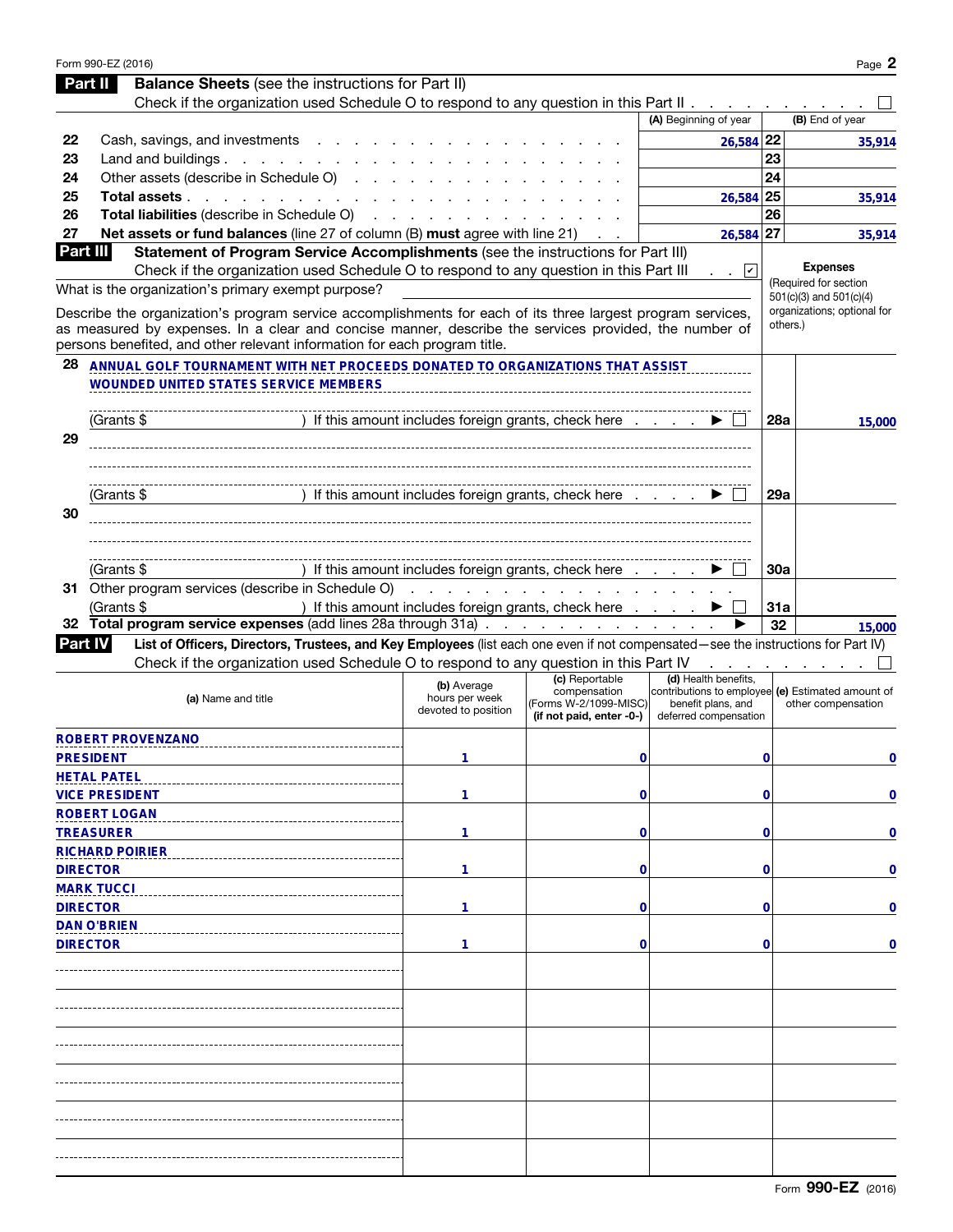|                          | Form 990-EZ (2016)                                                                                                                                                                                                                                                                                                                                                                                                                                                |                 |                  | Page 3         |
|--------------------------|-------------------------------------------------------------------------------------------------------------------------------------------------------------------------------------------------------------------------------------------------------------------------------------------------------------------------------------------------------------------------------------------------------------------------------------------------------------------|-----------------|------------------|----------------|
| Part V                   | Other Information (Note the Schedule A and personal benefit contract statement requirements in the<br>instructions for Part V) Check if the organization used Schedule O to respond to any question in this Part V.                                                                                                                                                                                                                                               |                 |                  |                |
| 33                       | Did the organization engage in any significant activity not previously reported to the IRS? If "Yes," provide a<br>detailed description of each activity in Schedule O                                                                                                                                                                                                                                                                                            | 33              | <b>Yes</b>       | No<br>V        |
| 34                       | Were any significant changes made to the organizing or governing documents? If "Yes," attach a conformed<br>copy of the amended documents if they reflect a change to the organization's name. Otherwise, explain the<br>change on Schedule O (see instructions)<br><u>.</u>                                                                                                                                                                                      | 34              |                  | V              |
| 35a                      | Did the organization have unrelated business gross income of \$1,000 or more during the year from business<br>activities (such as those reported on lines 2, 6a, and 7a, among others)?                                                                                                                                                                                                                                                                           | 35a             |                  |                |
| b<br>C                   | If "Yes," to line 35a, has the organization filed a Form 990-T for the year? If "No," provide an explanation in Schedule O<br>Was the organization a section 501(c)(4), 501(c)(5), or 501(c)(6) organization subject to section 6033(e) notice,<br>reporting, and proxy tax requirements during the year? If "Yes," complete Schedule C, Part III                                                                                                                 | 35b<br>35c      |                  | V              |
| 36                       | Did the organization undergo a liquidation, dissolution, termination, or significant disposition of net assets<br>during the year? If "Yes," complete applicable parts of Schedule N<br>and a state of the state of the state of the                                                                                                                                                                                                                              | 36              |                  | V              |
| 37a<br>b                 | Enter amount of political expenditures, direct or indirect, as described in the instructions $\blacktriangleright$   37a<br>Did the organization file Form 1120-POL for this year?                                                                                                                                                                                                                                                                                | 37 <sub>b</sub> |                  | V              |
| <b>38a</b>               | Did the organization borrow from, or make any loans to, any officer, director, trustee, or key employee or were<br>any such loans made in a prior year and still outstanding at the end of the tax year covered by this return?                                                                                                                                                                                                                                   | 38a             |                  | V              |
| b<br>39<br>а<br>b<br>40a | If "Yes," complete Schedule L, Part II and enter the total amount involved<br>38b<br><b>Service Control</b><br>Section 501(c)(7) organizations. Enter:<br>Initiation fees and capital contributions included on line 9<br>39a<br>Gross receipts, included on line 9, for public use of club facilities<br>39 <sub>b</sub><br>Section 501(c)(3) organizations. Enter amount of tax imposed on the organization during the year under:                              |                 |                  |                |
|                          | section 4911 ▶<br>; section 4912 $\blacktriangleright$<br>; section 4955<br>Section 501(c)(3), 501(c)(4), and 501(c)(29) organizations. Did the organization engage in any section 4958                                                                                                                                                                                                                                                                           |                 |                  |                |
| b                        | excess benefit transaction during the year, or did it engage in an excess benefit transaction in a prior year<br>that has not been reported on any of its prior Forms 990 or 990-EZ? If "Yes," complete Schedule L, Part I                                                                                                                                                                                                                                        | 40 <sub>b</sub> |                  |                |
| d                        | Section 501(c)(3), 501(c)(4), and 501(c)(29) organizations. Enter amount of tax imposed<br>on organization managers or disqualified persons during the year under sections 4912,<br>4955, and 4958.<br>and the state of the<br>Section 501(c)(3), 501(c)(4), and 501(c)(29) organizations. Enter amount of tax on line                                                                                                                                            |                 |                  |                |
| е                        | All organizations. At any time during the tax year, was the organization a party to a prohibited tax shelter                                                                                                                                                                                                                                                                                                                                                      | 40e             |                  |                |
| 41                       | List the states with which a copy of this return is filed ▶ MASSACHUSETTS                                                                                                                                                                                                                                                                                                                                                                                         |                 |                  |                |
| 42a                      | The organization's books are in care of $\triangleright$ ROBERT LOGAN<br>Telephone no. ▶<br>Located at ▶ 27 BRIDLE PATH ROAD DRACUT, MA<br>$7IP + 4$                                                                                                                                                                                                                                                                                                              | 978-502-3295    | 01826            |                |
|                          | $\frac{20}{10}$ at $\frac{21}{10}$ and $\frac{21}{10}$ and $\frac{21}{10}$ and $\frac{21}{10}$ and $\frac{21}{10}$ and $\frac{21}{10}$ and $\frac{21}{10}$ and $\frac{21}{10}$ and $\frac{21}{10}$ and $\frac{21}{10}$ and $\frac{21}{10}$ and $\frac{21}{10}$ and $\frac{21}{10}$ an<br>a financial account in a foreign country (such as a bank account, securities account, or other financial account)?<br>If "Yes," enter the name of the foreign country: ▶ | 42b             | Yes <sub>1</sub> | No<br>V        |
|                          | See the instructions for exceptions and filing requirements for FinCEN Form 114, Report of Foreign Bank and<br>Financial Accounts (FBAR).                                                                                                                                                                                                                                                                                                                         |                 |                  |                |
|                          | At any time during the calendar year, did the organization maintain an office outside the United States?<br>If "Yes," enter the name of the foreign country: ▶                                                                                                                                                                                                                                                                                                    | 42c             |                  | V              |
| 43                       | Section 4947(a)(1) nonexempt charitable trusts filing Form 990-EZ in lieu of Form 1041-Check here<br>and enter the amount of tax-exempt interest received or accrued during the tax year $\ldots$<br>43                                                                                                                                                                                                                                                           |                 |                  | $\mathbb{R}^2$ |
| 44a                      | Did the organization maintain any donor advised funds during the year? If "Yes," Form 990 must be                                                                                                                                                                                                                                                                                                                                                                 | 44a             | Yes              | No<br>V        |
| b                        | Did the organization operate one or more hospital facilities during the year? If "Yes," Form 990 must be<br>completed instead of Form 990-EZ<br>and the contract of the contract of the contract of the contract of the contract of                                                                                                                                                                                                                               | 44b             |                  | V              |
| c<br>d                   | Did the organization receive any payments for indoor tanning services during the year?<br>If "Yes" to line 44c, has the organization filed a Form 720 to report these payments? If "No," provide an<br>explanation in Schedule O<br>the second contract of the second contract of the second contract of the second                                                                                                                                               | 44c<br>44d      |                  | $\checkmark$   |
| 45а                      | Did the organization have a controlled entity within the meaning of section 512(b)(13)?                                                                                                                                                                                                                                                                                                                                                                           | 45a             |                  | V              |
| b                        | Did the organization receive any payment from or engage in any transaction with a controlled entity within the<br>meaning of section 512(b)(13)? If "Yes," Form 990 and Schedule R may need to be completed instead of<br>Form 990-EZ (see instructions) $\ldots$ $\ldots$ $\ldots$ $\ldots$ $\ldots$ $\ldots$ $\ldots$ $\ldots$ $\ldots$ $\ldots$ $\ldots$                                                                                                       | 45b             |                  |                |

|  | Form 990-EZ (2016) |  |
|--|--------------------|--|
|--|--------------------|--|